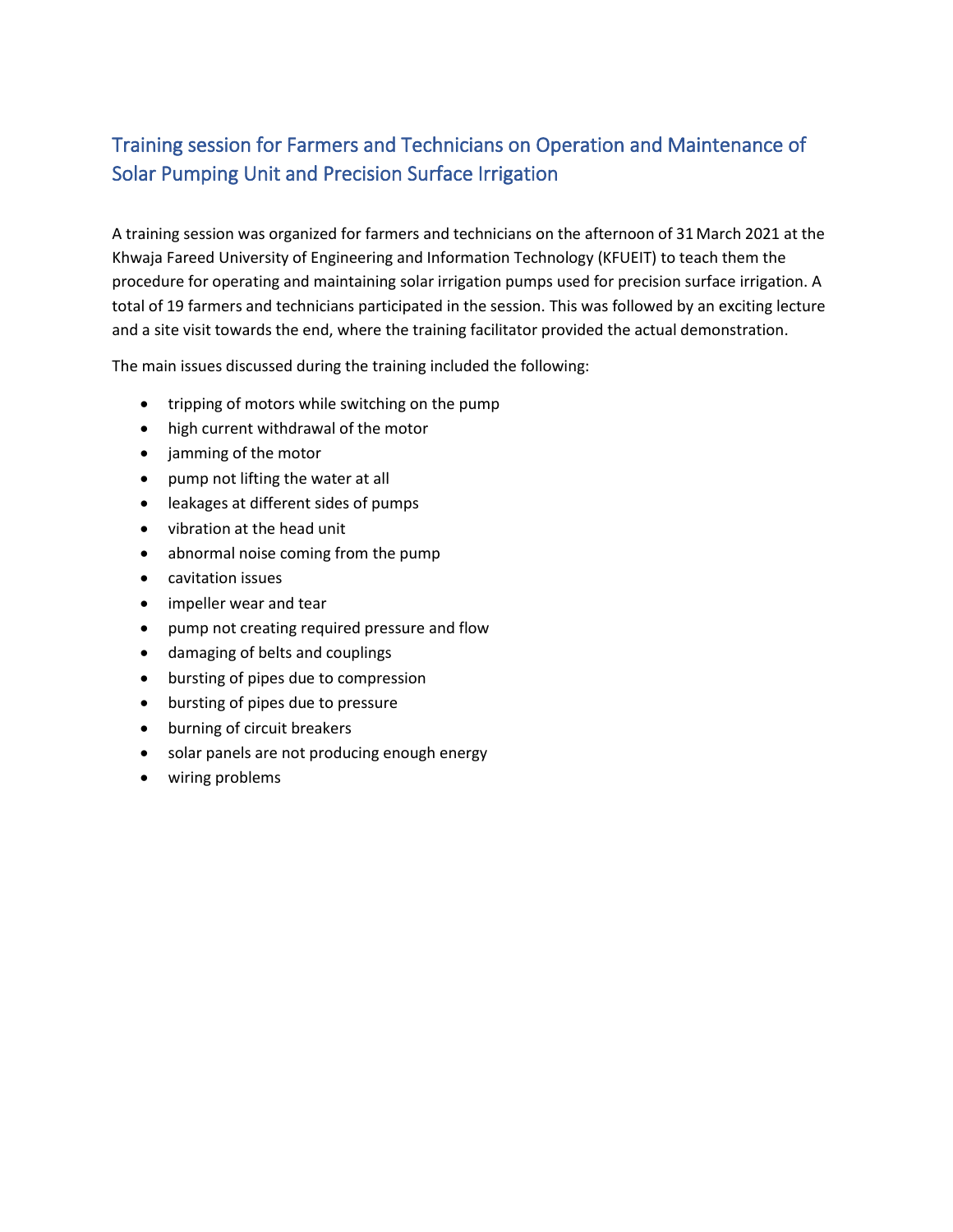





Hands on Training and Field/Exposure Visit

## **Operation and Maintenance of Solar Operated Pumping System integrated with Efficient Surface Irrigation method**



Date: 31st March, 2021 (14:30 - 17:00 Hrs) Site: Research Farm Khwaja Fareed University of Engineering & IT, RYK

Organized By Department of Agricultural Engineering in collaboration with IWMI

Khwaja Fareed University of Engineering & Information Technology

Picture 1: Training Advertisement